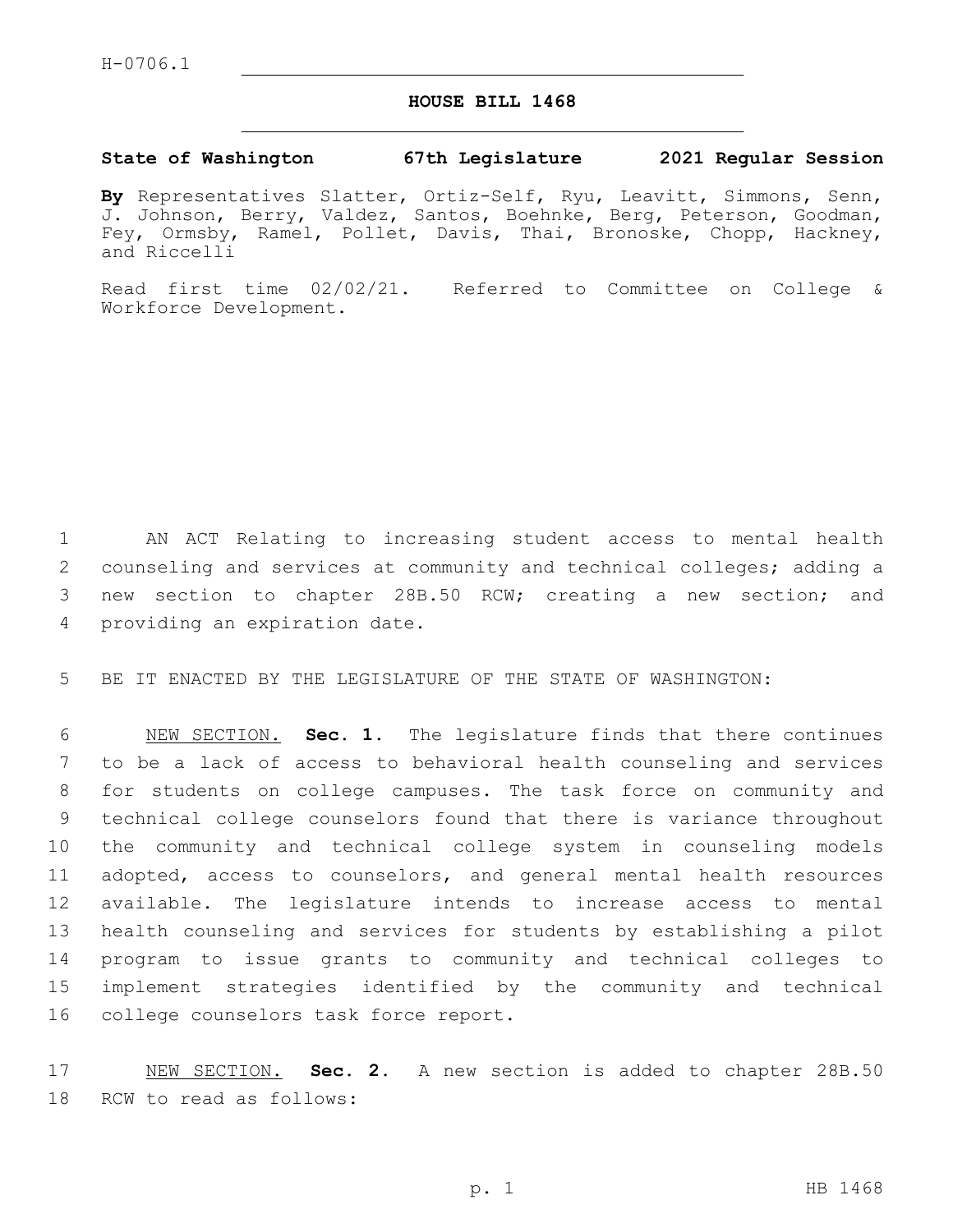(1) Subject to the availability of amounts appropriated for this specific purpose, the college board shall administer a pilot program to increase student access to mental health counseling and services.

 (2) The college board, in collaboration with the selection committee, shall select eight community or technical colleges to participate in the pilot program, with half of the participating colleges located outside of the Puget Sound area. Each participating college must receive a grant to implement one or more strategies to increase student access to mental health counseling and services, including substance abuse disorder counseling and services.

 (3)(a) A selection committee consisting of the following shall 12 assist with the application selection process:

(i) One community or technical college president;

 (ii) One community or technical college vice president for 15 student services or student instruction;

 (iii) Two faculty counselors employed at a community or technical 17 college; and

(iv) One community or technical college student.

 (b) The selection committee may consult with representatives of an entity within the University of Washington school of social work that has expertise in suicide prevention and the department of health 22 in developing selection criteria.

 (4) Community and technical colleges wishing to participate in the pilot program shall apply to the college board. Applicants that demonstrate a partnership with external community providers must be prioritized, including those who provide crisis services and substance use disorder treatment and counseling. In addition, applications that demonstrate plans to include one or more of the following strategies recommended by the community and technical college counselors task force must be prioritized:

 (a) Improve equity, diversity, and inclusion in counseling services, such as by diversifying the counselor workforce by adopting equity-centered recruiting, training, and retention practices or by providing equity training and awareness for all counselors;

 (b) Meet mental health needs of students through an all-campus 36 effort;

 (c) Engage students to help increase mental health and counseling awareness and promote help-seeking behavior through student groups 39 and other methods;

(d) Increase the visibility of counseling services on campus;